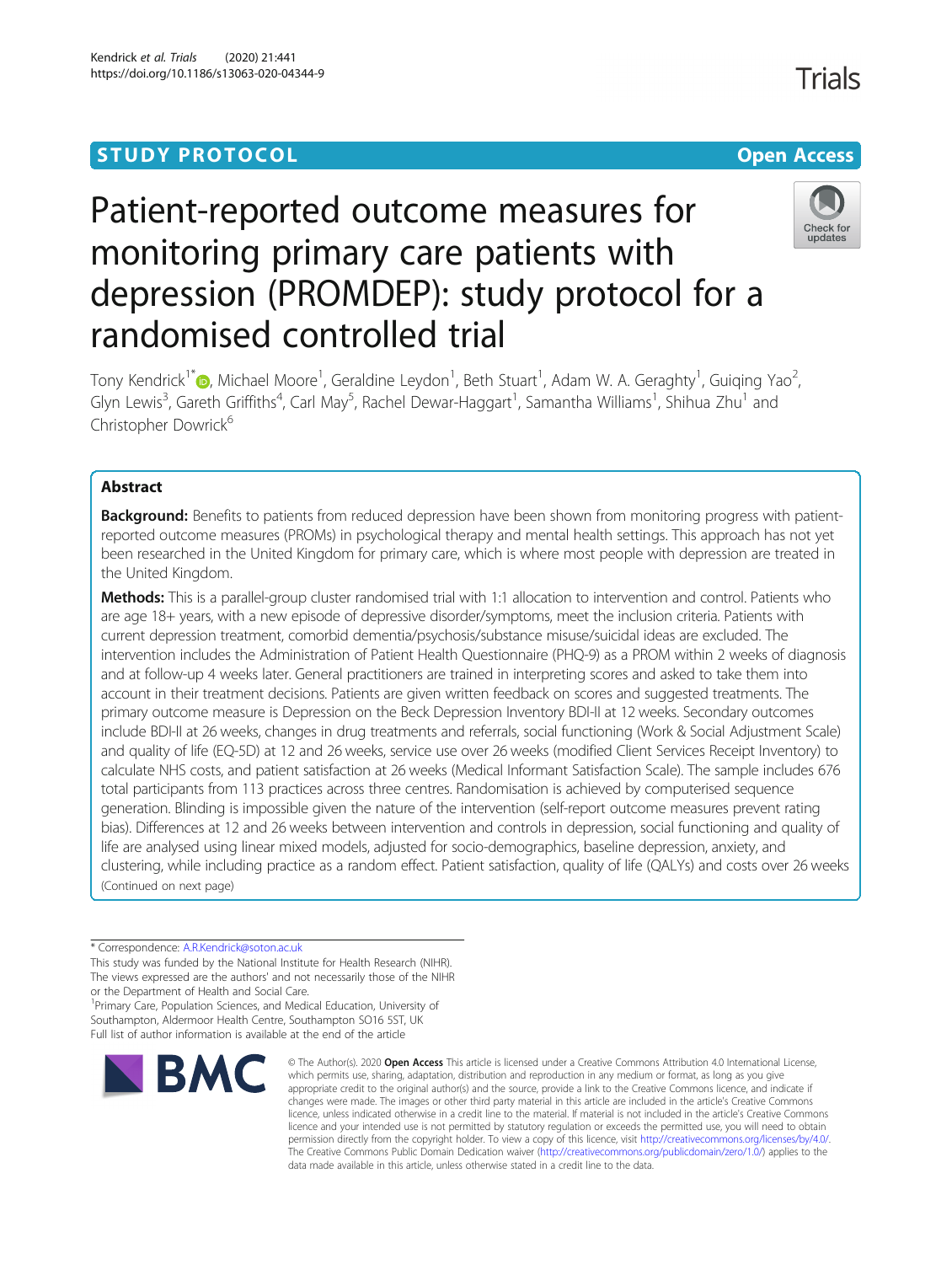#### (Continued from previous page)

will be compared between arms. Qualitative process analysis includes interviews with 15–20 GP/NPs and 15–20 patients per arm to reflect trial results and implementation issues, using Normalization Process Theory as a theoretical framework.

Discussion: If PROMs are helpful in improving patient outcomes for depression even to a small extent, then they are likely to be good value for money, given their low cost. The benefits could be considerable, given that depression is common, disabling, and costly.

Trial registration: [ISRCTN no: 17299295](http://www.isrctn.com/ISRCTN17299295). Registered 1st October 2018.

Public Health and Policy, London School of Hygiene and Tropical Medicine, 15–17 Tavistock Place,

Glyn Lewis, Professor of Epidemiological Psychiatry, [glyn.lewis@ucl.ac.uk](mailto:glyn.lewis@ucl.ac.uk) Division of Psychiatry, Faculty of Brain Sciences, University College London, 6th Floor, Maple House, 149 Tottenham Court Rd, London, W1T

London WC1H 9SH.

7NF.

Keywords: Depression, Primary care, Monitoring, Patient-reported outcome measures, PHQ-9

| <b>Administrative information</b> |                                                                                                                                                                                                                                                                                                                                                                                                                                                                                                                                                                                                                                                                                                                                                                                                                                                                                                                        | (Continued)                                                                                                                                                                                                                                                                               |                                                                                                                                                                                                                                                                                                                                                                                                 |
|-----------------------------------|------------------------------------------------------------------------------------------------------------------------------------------------------------------------------------------------------------------------------------------------------------------------------------------------------------------------------------------------------------------------------------------------------------------------------------------------------------------------------------------------------------------------------------------------------------------------------------------------------------------------------------------------------------------------------------------------------------------------------------------------------------------------------------------------------------------------------------------------------------------------------------------------------------------------|-------------------------------------------------------------------------------------------------------------------------------------------------------------------------------------------------------------------------------------------------------------------------------------------|-------------------------------------------------------------------------------------------------------------------------------------------------------------------------------------------------------------------------------------------------------------------------------------------------------------------------------------------------------------------------------------------------|
|                                   |                                                                                                                                                                                                                                                                                                                                                                                                                                                                                                                                                                                                                                                                                                                                                                                                                                                                                                                        | Title {1}                                                                                                                                                                                                                                                                                 | Patient-reported outcome measures for                                                                                                                                                                                                                                                                                                                                                           |
| Title {1}                         | Patient-reported outcome measures for<br>monitoring primary care patients with<br>depression: PROMDEP randomised<br>controlled trial                                                                                                                                                                                                                                                                                                                                                                                                                                                                                                                                                                                                                                                                                                                                                                                   |                                                                                                                                                                                                                                                                                           | monitoring primary care patients with<br>depression: PROMDEP randomised<br>controlled trial                                                                                                                                                                                                                                                                                                     |
|                                   |                                                                                                                                                                                                                                                                                                                                                                                                                                                                                                                                                                                                                                                                                                                                                                                                                                                                                                                        |                                                                                                                                                                                                                                                                                           | Guiging Lily Yao, Professor of Health<br>Economics, gy38@leicester.ac.uk                                                                                                                                                                                                                                                                                                                        |
| Trial registration {2a and 2b}.   | Trial registration: ISRCTN no: 17299295,<br>registered 1st October 2018                                                                                                                                                                                                                                                                                                                                                                                                                                                                                                                                                                                                                                                                                                                                                                                                                                                |                                                                                                                                                                                                                                                                                           | Department of Health Sciences,<br>University of Leicester, George<br>Davies Centre, University Road<br>Leicester, LE1 7RH.<br>Gareth Griffiths, Professor of Clinical<br>Trials.<br>G.O.Griffiths@soton.ac.uk<br>Southampton Clinical Trials Unit,<br>University of Southampton and<br>University Hospitals Southampton<br>NHS Foundation Trust, Southampton<br>General Hospital, Tremona Road, |
| Protocol version {3}              | Version 1.4 Dated 4th January 2019                                                                                                                                                                                                                                                                                                                                                                                                                                                                                                                                                                                                                                                                                                                                                                                                                                                                                     |                                                                                                                                                                                                                                                                                           |                                                                                                                                                                                                                                                                                                                                                                                                 |
| Funding {4}                       | National Institute for Health Research<br>(NIHR) Health Technology Assessment<br>(HTA) programme. Ref: HTA 17/42/02.<br>Funding acknowledgement: The views<br>expressed are those of the author(s)<br>and not necessarily those of the NIHR<br>or the Department of Health and Social<br>Care.                                                                                                                                                                                                                                                                                                                                                                                                                                                                                                                                                                                                                         |                                                                                                                                                                                                                                                                                           |                                                                                                                                                                                                                                                                                                                                                                                                 |
| Author details {5a}               | Tony Kendrick, Professor of Primary<br>Care, email: A.R.Kendrick@soton.ac.uk<br>Beth Stuart, Associate Professor, bls1<br>@soton.ac.uk<br>Adam WA Geraghty, Senior Research<br>Fellow, A.W.Geraghty@soton.ac.uk<br>Geraldine Leydon, Professor of Medical<br>Sociology, G.M.Leydon@soton.ac.uk<br>Michael Moore, Professor of Primary<br>Health Care Research, M.V.<br>Moore@soton.ac.uk<br>Rachel Dewar-Haggart, Senior Research<br>Assistant, R.V.Dewar-Haggart@soton.ac.<br>uk<br>Samantha Williams, Senior Research<br>Assistant, S.J. Williams@soton.ac.uk<br>Shihua Zhu, Health Economist, s.<br>zhu@soton.ac.uk<br>Primary Care, Population Sciences,<br>and Medical Education, University of<br>Southampton, Aldermoor Health<br>Centre, Southampton SO16 5ST.<br>Carl May, Professor of Medical<br>Sociology, carl.may@lshtm.ac.uk<br><b>Department of Health Services</b><br>Research and Policy, Faculty of |                                                                                                                                                                                                                                                                                           | Southampton, SO16 6YD.<br>Christopher Dowrick, Professor of<br>Primary Medical Care, cfd@liverpool.ac.<br>uk<br>Institute of Psychology Health and<br>Society, University of Liverpool,<br>Liverpool L69 3GL.                                                                                                                                                                                   |
|                                   |                                                                                                                                                                                                                                                                                                                                                                                                                                                                                                                                                                                                                                                                                                                                                                                                                                                                                                                        | Name and contact<br>information for the trial<br>sponsor $\{5b\}$                                                                                                                                                                                                                         | Dr Alison Knight, Head of Research<br>Governance, Research Governance<br>Office, University of Southampton,<br>Room 4079, Building 37, Highfield<br>Campus, Southampton SO17 1BJ. Tel:<br>0238059 5058. Fax: 0238059 5781.<br>Email: rgoinfo@soton.ac.uk                                                                                                                                        |
|                                   |                                                                                                                                                                                                                                                                                                                                                                                                                                                                                                                                                                                                                                                                                                                                                                                                                                                                                                                        | Role of sponsor {5c}                                                                                                                                                                                                                                                                      | The study sponsor and funder (National<br>Institute for Health Research) were not<br>involved in the study design; writing of<br>the protocol paper; or the decision to<br>submit the paper for publication.                                                                                                                                                                                    |
|                                   |                                                                                                                                                                                                                                                                                                                                                                                                                                                                                                                                                                                                                                                                                                                                                                                                                                                                                                                        | <b>Background</b><br>Background and rationale {6a}<br>$\mathbf{r} = 1 - 1$ . The contract of the contract of the contract of the contract of the contract of the contract of the contract of the contract of the contract of the contract of the contract of the contract of the contract |                                                                                                                                                                                                                                                                                                                                                                                                 |

England, like other countries, has seen big increases in antidepressants and psychotherapy for depression since the early 1990s, yet the prevalence of depression has not declined but actually has increased slightly. One of the main reasons is a lack of application of evidence-based treatments to those who would benefit– referred to as the 'quality gap' [\[1](#page-11-0)].

NICE guidelines recommend different treatments for more severe depression than for less severe depression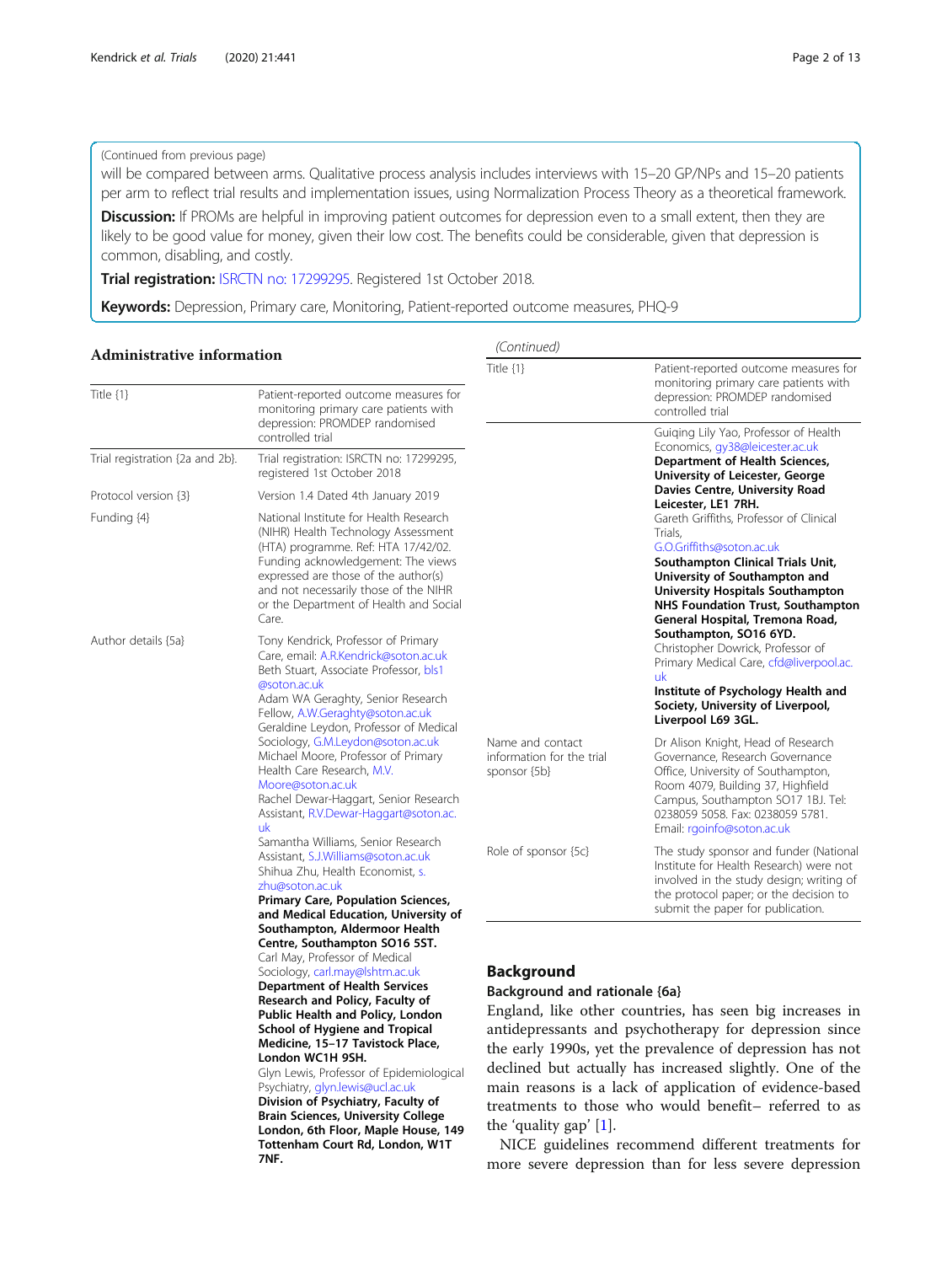[[2\]](#page-11-0). However, general practitioners (GPs), who treat more than 80% of cases in primary care, are often inaccurate in their global clinical assessments of depression severity, and so treatment is not targeted to patients most likely to benefit [\[3\]](#page-11-0). Some patients receive treatment they do not need (medicalising self-limiting illness and exposing them to side effects) and others do not get the treatment they do need, significantly contributing to the 'quality gap'. A systematic review concluded that many false diagnoses occur, as well as missed cases, which could be improved by reassessment of individuals who might have depression [[4\]](#page-11-0). As a result, the National Institute for Health and Care Excellence (NICE) recommends practitioners consider using depression symptom questionnaires as validated measures of severity at diagnosis and follow-up, to inform and evaluate treatment [\[2\]](#page-11-0).

Questionnaire use was incentivised in the GP contract from 2006 to 2013. However, since those payments stopped, most GPs prefer not to use them, saying they intrude in consultations and undermine their autonomy. Some doubt their validity, preferring to use their own judgement to assess severity and response to treatment [[5](#page-11-0)].

A Cochrane review of using PROMs in treating common mental health disorders (CMHDs) including depression found some evidence of benefit in psychotherapy and specialist mental health settings, but the research was generally of low quality, and hardly any research had been done in primary care [\[6](#page-11-0)]. More research is therefore required, particularly in UK primary care, where most patients are treated if they are treated at all.

Depression is common and costly. The 1-week prevalence among adults in the United Kingdom is 11.1%, including 3.3% major depression and 7.8% mixed depression and anxiety [\[7](#page-11-0)]. Depression can lead to chronic disability, poor quality of life, suicide, and high service use and costs. The King's Fund estimated that 1.45 million people will have depression in England by 2026, and annual costs for care, social services and lost employment will be £12.2 billion  $[8]$  $[8]$ . If using severity measures improves the targeting of treatment and outcomes for depression even to a modest extent, they are likely to be cost-effective given their low cost, and the benefits at a population level would be considerable in public health terms, given the high costs of depression.

Depression symptom questionnaires are an example of patient-reported outcome measures (PROMs), which have been promoted to increase patient involvement in their own care [\[9](#page-11-0)], and research shows that patients value the use of questionnaire severity measures to confirm their diagnosis and monitor their progress [\[5](#page-11-0)].

Observational research suggests depression questionnaires can also improve the process of care for patients. Following NICE guidance, from 2006 to 2013, the GP contract Quality and Outcomes Framework (QOF) paid GPs to use symptom questionnaires to assess depression severity at diagnosis of a new episode. Questionnaire assessments at follow-up were also rewarded in the QOF from 2009 to 2013. Our previous observational research conducted in the year following the introduction of the QOF incentivisation of questionnaire use found that patients valued the use of them to confirm their diagnosis and monitor their progress, and some GPs also valued them for monitoring patients [\[5\]](#page-11-0). Importantly, treatment was better targeted. The likelihood of antidepressant treatment or referral to psychology was found to be significantly associated with higher questionnaire scores at diagnosis  $[10]$  $[10]$ , and at follow-up, decisions to change treatment were significantly associated with the lack of improvement in scores [[11](#page-11-0)].

The use of questionnaires was disliked by some GPs however, who said the questionnaires intruded in consultations and undermined their autonomy. Some doubted their validity, preferring to use their own judgement to assess severity and response to treatment [[5\]](#page-11-0). In response to these criticisms, NICE commissioned a review [[12](#page-11-0)] which concluded the evidence was not strong enough to require their use in QOF depression indicators. Currently, the QOF rewards reviews 10–35 days after diagnosis, but questionnaires are optional and not required to receive payments.

However, a recent time series analysis of GP prescribing data shows the QOF depression indicators were associated with a subsequent reduction in antidepressant prescribing for first-ever episodes of depression, which is in line with NICE guidance not to give antidepressants for mild depression [[13](#page-11-0)]; therefore, rewarding questionnaire use should be seriously reconsidered.

Routine outcome monitoring with questionnaire measures of depression severity takes place in the NHS Improving Access to Psychological Therapy (IAPT) psychological treatment services and has been shown to improve the efficiency of care in that setting [\[14](#page-11-0)]. However, only 15% of CMHD patients are treated by the IAPT programme [[15](#page-11-0)], so more research into the potential benefits of routine outcome monitoring with depression symptom severity measures is required in UK primary care, where most patients are treated, if they are treated at all.

Systematic reviews of PROMs for depression have found some evidence of benefit for patients treated in mental health [\[16](#page-11-0)] and psychological therapy settings [[17\]](#page-11-0), but a recent Cochrane review found little research had been done in primary care [\[6](#page-11-0)]. We carried out a feasibility randomised controlled trial (RCT) of PROMs for depression in UK primary care [\[18](#page-11-0)]. We tested individual patient and cluster randomisation of 47 adults with new episodes—22 for the intervention and 25 for the control—in nine practices. Three PROMs were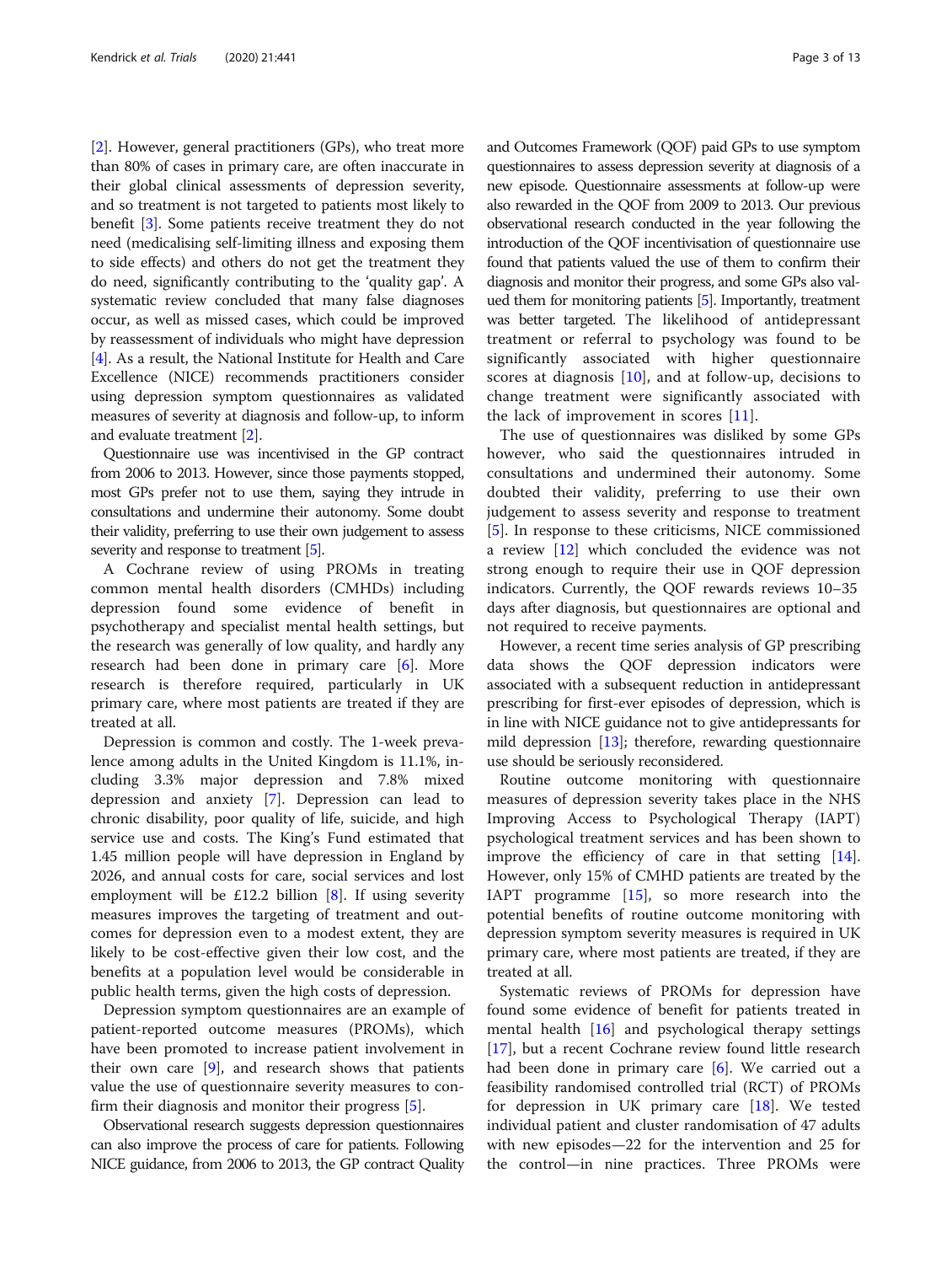administered following diagnosis and again 10–35 days later: the Patient Health Questionnaire PHQ-9 [[19\]](#page-11-0), the Distress Thermometer analogue scale [[20\]](#page-11-0) and the PSY-CHLOPS problem profile [[21](#page-11-0)]. Feedback of scores to patients was left to the practitioners. Mean BDI-II score at 12 weeks was lower among intervention group patients than controls by 5.8 points (95% CI-11.1,  $-$  0.5), adjusted for baseline differences and practice [[18\]](#page-11-0). Social functioning scores were not significantly different. At 26 weeks, no significant differences existed in symptoms, social functioning, quality of life or costs, but the mean satisfaction score was lower among intervention patients by 22.0 points (− 40.7,-3.29). Qualitative interviews suggested this was because patients were disappointed when their GPs did not use PROM scores to inform treatment. Some GPs were not convinced the PROMs were useful and wanted more guidance on treatment actions in re-sponse to the scores [[18](#page-11-0)].

We concluded PROMs might improve outcomes, even if they do not always inform management, in line with the findings of a similar trial using the PHQ-9 in the USA [[22\]](#page-11-0). Patients can feel more involved in their care and more motivated to adhere to treatment and followup [\[23,](#page-11-0) [24\]](#page-11-0). Primary care patients in Sweden monitored with the Montgomery-Asberg rating scale were more likely to adhere to antidepressants, but no improvements in outcome were observed in that study [[25](#page-11-0)], so findings are variable and more research needed.

#### Objectives {7}

The objectives of the study are as follows:

- 1. To carry out a cluster-randomised, controlled, parallel group trial that will compare (i) getting patients to complete the PHQ-9, which is used as a patient-reported outcome measure (PROM) in their consultations with General Medical Practitioners (GPs) or Nurse Practitioners (NPs) treating them for depression, with (ii) usual Practitioner care, uninformed by PHQ-9 scores
- 2. To motivate and train participating practitioners to reflect on the best use of the PHQ-9, thereby improving the practitioner's capability to interpret symptom scores, taking into account patients' responses to open-ended global enquiries, their level of functioning, past history, and social context, including life events and difficulties
- 3. To provide patients in the intervention arm with written feedback on their PHQ-9 scores, including a 'traffic light' indication of the level of severity of their depression, a 100-manikin representation of the proportion of people in the population with that level of depression, and a brief list of evidencebased treatments relevant to the level of severity,

which they will be asked to discuss with their GP/ NP

- 4. To follow up participants for 26 weeks, with research assessments at 12 and 26 weeks
- 5. To determine the primary outcome of depressive symptoms on the Beck Depression Inventory, 2nd edition (BDI-II), at 12 weeks follow-up
- 6. To examine secondary outcomes including depressive symptoms on the BDI-II at 26 weeks, and social functioning, quality of life, and changes in drug treatment and referrals, at both 12 and 26 weeks
- 7. To measure service use and costs over the 26-week follow-up period and perform cost-effectiveness and cost-utility analyses based upon the results of the trial
- 8. To carry out a qualitative process analysis to explore participants' reflections on the conduct of the trial, and the potential for implementing the use of PROMs in practice, using. interviews with 15–20 practitioners and 15–20 patients, which will be carried out using Normalization Process Theory [[26](#page-11-0)] as a theoretical framework

#### Trial design {8}

The study is a parallel group, cluster-randomised, controlled, superiority trial, with patients clustered by participating practices, and 1:1 allocation of practices to intervention and control groups. We chose a clusterrandomised design after a feasibility study that showed that randomising patients individually within practices risks contamination between study arms.

#### Methods/Design

#### Study setting {9}

The setting is UK primary care, recruiting general practices around three sites: the University of Southampton, University of Liverpool, and University College London (UCL). The full list of sites can be obtained by email from study administrative assistant Sophie Johnson at [promdep@soton.ac.uk.](mailto:promdep@soton.ac.uk)

#### Eligibility criteria {10}

The target population is patients aged 18 or more years, diagnosed by a GP or NP with a new episode of depression disorder or depressive symptoms. A new episode means no diagnosis or treatment within the previous 3 months. The inclusion criteria are adult patients seen in the practice within the last 2 weeks and assigned medical record Read codes by GPs or NPs for new presentations with diagnoses or symptoms of depression. No upper age limit will be implemented, and patients will not be excluded for coexisting physical health problems. Patients will be excluded if they are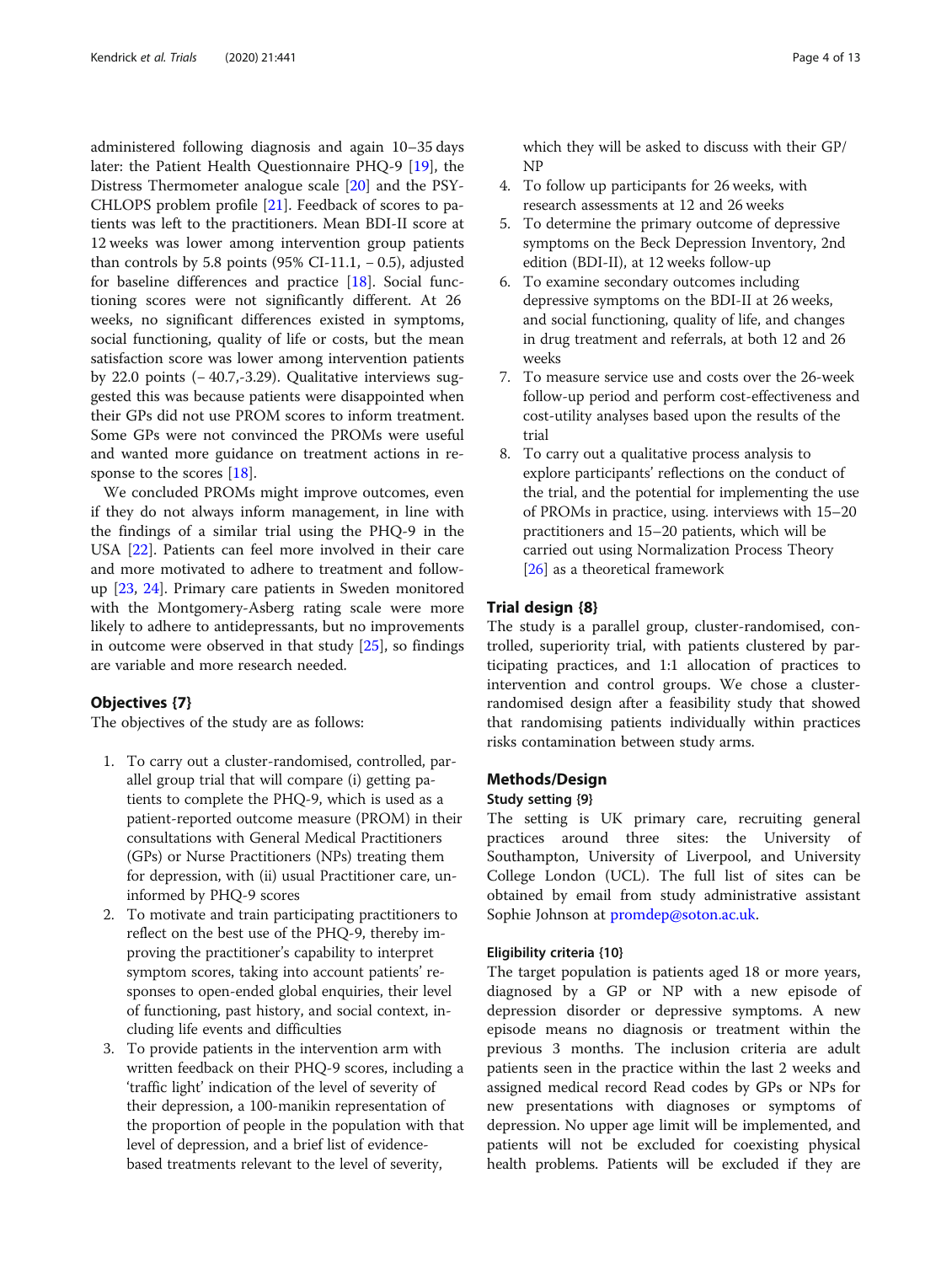Kendrick et al. Trials (2020) 21:441 Contact 1:00 and 2012 01:441 Contact 1:00 and 2:00 Page 5 of 13

already being treated for depression, or if they have comorbid dementia, psychosis, or substance misuse (as a main problem). Patients will also be excluded if they have significant suicidal thoughts requiring possible urgent referral to specialist mental health care (see below).

#### Who will take informed consent? {26a}

Patients identified as potentially eligible in clinic consultations will be given an information sheet by hand, together with a reply slip and a Freepost envelope, and they will be asked to contact the study team if they wish to take part after they have had time to consider. To avoid selection bias by the GP/NP, patients presenting with a new episode of depressive symptoms or disorder will also be identified through weekly searches of practice medical records databases for the identification of patients who were not selected by the GP/NP. Patients identified through this method will be mailed an information sheet about the study by the practice and asked to contact the study team if they wish to take part, or to decline, again using a reply slip and a Freepost envelope, after they have had time to consider. If they do not respond, the research team will have no knowledge of them, maintaining patient confidentiality, and this will not prejudice their future treatment. If patients do respond positively to either approach, a member of the research team will then contact them, screen them by telephone for any exclusion criteria, and arrange to see them face to face for a baseline visit if they are eligible. At the baseline visit, the researcher will go over the patient information sheet again and seek formal written consent.

#### Additional consent provisions for collection and use of participant data and biological specimens {26b}

This trial does not involve collecting biological specimens for storage.

#### Interventions

#### Intervention description {11a}

The intervention consists of getting patients to complete the Patient Health Questionnaire (PHQ-9), which measures depression symptoms, for use as a patient-reported outcome measure (PROM) in their consultations with GPs (or Nurse Practitioners, NPs) treating them for depression. The PHQ-9 will be completed by participating patients as soon as possible after diagnosis and then again at a follow-up consultation 10–35 days after that (this follow-up time period has been chosen, as it is the interval laid down for financially incentivised follow-up assessments in the GP contract quality outcomes framework QOF). Patients will be given feedback on the meaning of their symptom score and possible treatment options to discuss with the practitioner. Practitioners will be

trained in the interpretation of symptom scores in the context of the patient's life situation, and they will be trained in further assessment to inform their treatment decisions.

The PHQ-9 is a nine-question self-report measure of depression symptoms that takes approximately three minutes to complete [\[19\]](#page-11-0). It asks about the American Psychiatric Association's Diagnostic and Statistical Manual (DSM) nine diagnostic symptoms of major depressive disorder and scores on each symptom range from 0 (not at all) to 3 (nearly every day). Total scores are categorised into minimal or no (0–4), mild (5–9), moderate (10–14) and severe (15–27) depression. It was developed and originally validated against diagnostic interviews in the USA and can be downloaded free of charge from [www.depressionprimarycare.org/clinicians/toolkits/mate](http://www.depressionprimarycare.org/clinicians/toolkits/materials/forms/phq9/questionnaire/)[rials/forms/phq9/questionnaire/.](http://www.depressionprimarycare.org/clinicians/toolkits/materials/forms/phq9/questionnaire/) Pfizer owns the copyright but does not charge for its use in clinical practice or research [[27](#page-12-0)].

We will provide patients in the intervention arm with written feedback on their PHQ-9 scores, including a 'traffic light' indication of the level of severity of their depression, a 100 manikin infographic of the proportion of people in the population with their level of depression and a brief indication of possible evidence-based treatments relevant to the level of severity, which they will be asked to discuss with their GP/NP. PHQ-9 sum scores range from 0 to 27, with scores of  $0-4$ , 5-9, 10-14 and 15+ representing 'probable minimal or no depression', 'mild', 'moderate' and 'moderately severe to severe' depression symptom levels, respectively. These will be fed back to patients as one of four severity categories: green (70% of population on the 100 manikin infographic), yellow (20%), orange (8%) and red (2%), respectively. The patient feedback proformas were derived from similar ones used in the DEPSCREEN-INFO study of depression screening with patient-targeted feedback in cardiology [\[28\]](#page-12-0).

#### Explanation for the choice of comparators {6b}

Control practice patients will not complete the PHQ-9. They will receive usual practitioner care for new episodes of depression and complete research outcome measures as part of the trial but will not be given feedback on the results.

#### Criteria for discontinuing or modifying allocated interventions {11b}

No special criteria have been developed for discontinuing or modifying the allocated interventions.

#### Strategies to improve adherence to interventions {11c}

Many GPs in UK practice are familiar with the PHQ-9, as it was the most frequently used PROM in practices in the period (2006–13) during which the use of depression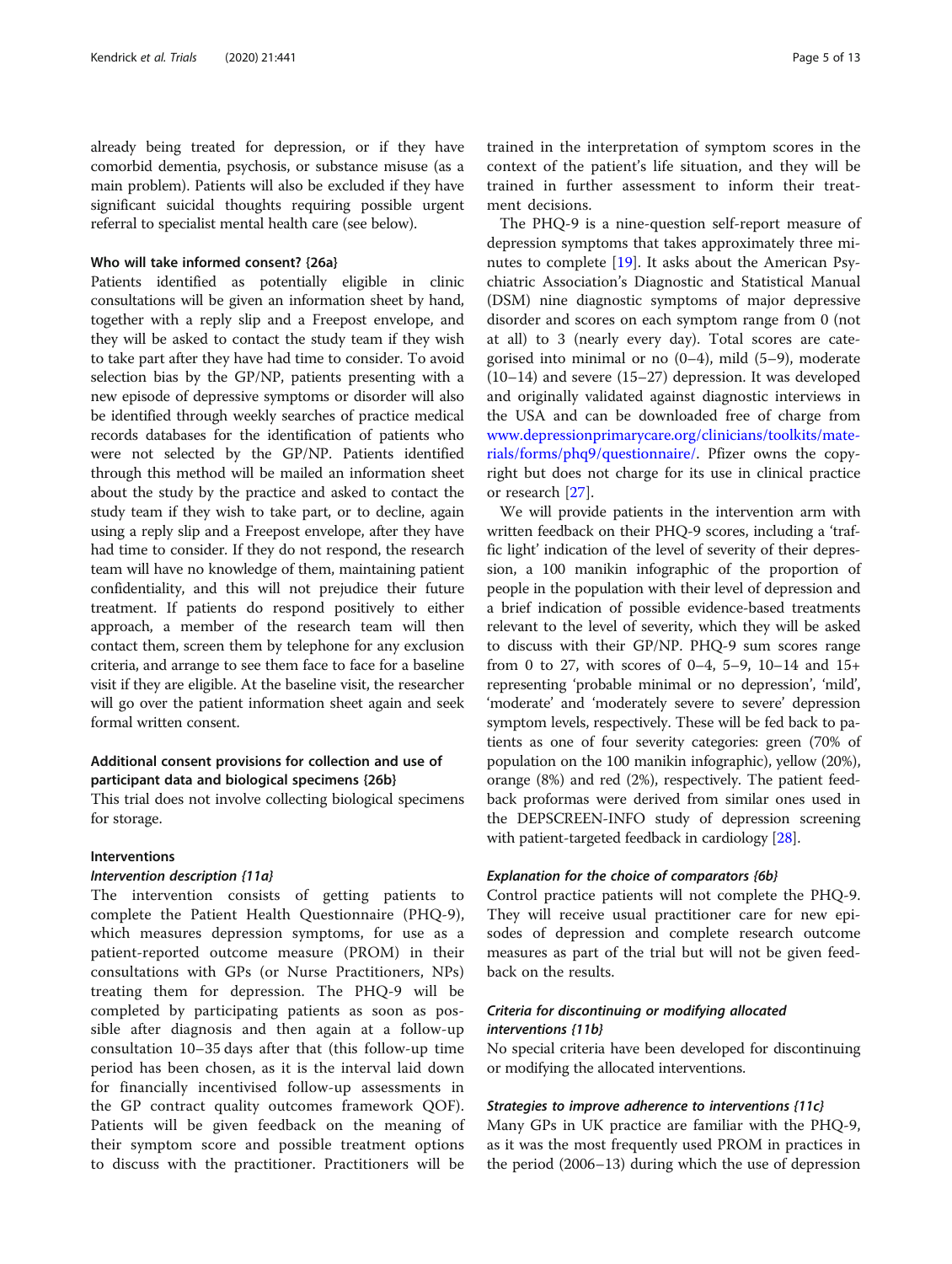symptom questionnaires was incentivised by the QOF [[10\]](#page-11-0). However, some GPs doubt the validity of the PHQ-9, preferring to use their own judgement to assess severity and response to treatment  $[5]$  $[5]$ . The PHQ-9 meets minimum standards for a PROM [[29](#page-12-0)] in terms of established validity in UK primary care [[30\]](#page-12-0) and sensitivity to change in response to treatment, at least at the group level [[31\]](#page-12-0). It was recommended for use by the PROM Research Group at the Oxford Department of Public Health as having evidence to support its use and being broadly acceptable [[32](#page-12-0)].

The severity categories of the PHQ-9 can be criticised, as a score of 5–9 ('mild depression') is found in approximately 20% of the population, but is not usually associated with significantly impaired functioning, so labelling people scoring 5–9 as having depression may be counterproductive, in that treatment is not usually indicated, and the label itself may make patients feel worse about themselves. The cut-off of a score of 10 for moderate depression, as the threshold for offering treatment, has also been questioned, and studies have suggested a score of 12 may be a more valid threshold [[10\]](#page-11-0). The PHQ-9 tends to put more people in the 'moderate depression' category than other PROMs such as the Hospital Anxiety and Depression Scale for example [[10,](#page-11-0) [33\]](#page-12-0).

In any case, an initial high PHQ-9 score by itself, whether above 10 or above 12, does not suffice to indicate the need for antidepressant drug treatment or referral for psychological therapy because patients vary greatly in their propensity to acknowledge symptoms when asked. Recent qualitative research led by coapplicants Dowrick and Lewis suggests that the PHQ-9 is not exhaustive in its list of symptoms and not all patients find it straightforward to complete, so it may miss symptoms that are meaningful to patients (e.g., changes in libido, social withdrawal, interpersonal difficulties), and underestimate their intensity [\[34](#page-12-0)]. Some patients consciously underreport their symptoms to try to reduce them through positive affirmations, while others overreport them to emphasise they want help. Consequently, as many as half of patients rated with the PHQ-9 may have a mismatch with how they describe their overall condition at baseline, as well as their progress over time, when asked global, open-ended questions [[34\]](#page-12-0).

Symptom scores are therefore quite individual, and the baseline level has to be interpreted in light of the impact of the symptoms on the person's functioning at home, at work and in relationships. The recent qualitative research suggests that the PHQ-9 should not be used as a standalone tool but should preferably be used in conjunction with an open-ended enquiry such as 'how are you feeling in yourself?' [[34\]](#page-12-0), as a better measure of the person's unique ongoing experience of their depression. Additionally, within-person changes in individuals' PHQ-9 scores between the first and second consultation are only limited indicators of whether patients are improving, not improving or getting worse and therefore need to be supplemented with a global enquiry such as 'how are you feeling in comparison to when I last saw you?' along with an update on their life circumstances [[34](#page-12-0)]. Where mismatches exist between changes in patient scores and global ratings of change, practitioners need to take particular care when interpreting the results of the PHQ-9.

Our feasibility study suggested that GPs' discussion of the PHQ-9 scores with patients and their use of them to inform treatment were suboptimal, affecting both their own perception of the measure, and patients' satisfaction with the care they received  $[18]$  $[18]$ . To change practitioner behaviour in the proposed trial, we will implement 2 hours of structured training. By triangulating our qualitative feasibility findings with behavioural theory [\[35](#page-12-0)], we determined the need for the training to focus primarily on GP's reflective motivation (e.g., beliefs about the usefulness of PROMS) and psychological capability (e.g., knowledge and understanding to apply PROMS effectively). These constructs are drawn from the 'COM-B' system of behaviour (referring to Capability, Opportunity, Motivation and Behaviour) [\[35](#page-12-0)]. The COM-B system is used widely in behaviour change research and focuses on necessary antecedents for voluntary behaviour to occur. Participating GPs will therefore be given up to 2 hours of training either face to face on their practice premises or on-line, including written material beforehand (informed by the NICE guidelines), a PowerPoint presentation, case vignettes, and questions for them to answer to show they have understood the training.

To get GPs/NPs to reflect on the value of the use of the measure, the training will focus on evidence that patients do value using PROMs and can benefit from being more involved in their own care even if the scores do not alter treatment decisions. We will address GP/NP concerns around the validity of the PHQ-9 by acknowledging individual differences in patient response set, and advising them to combine more global open-ended questions with the questionnaire measure. GPs will thus be trained in interpreting individual PHQ-9 scores along with how to ask open-ended questions and explore the patient's life context; these GPs will be asked to take this information into account in their treatment decisions.

#### Relevant concomitant care permitted or prohibited during the trial {11d}

Practitioners in both the intervention and control groups will be advised that best practice in treating depression is not to start treatment at the consultation at which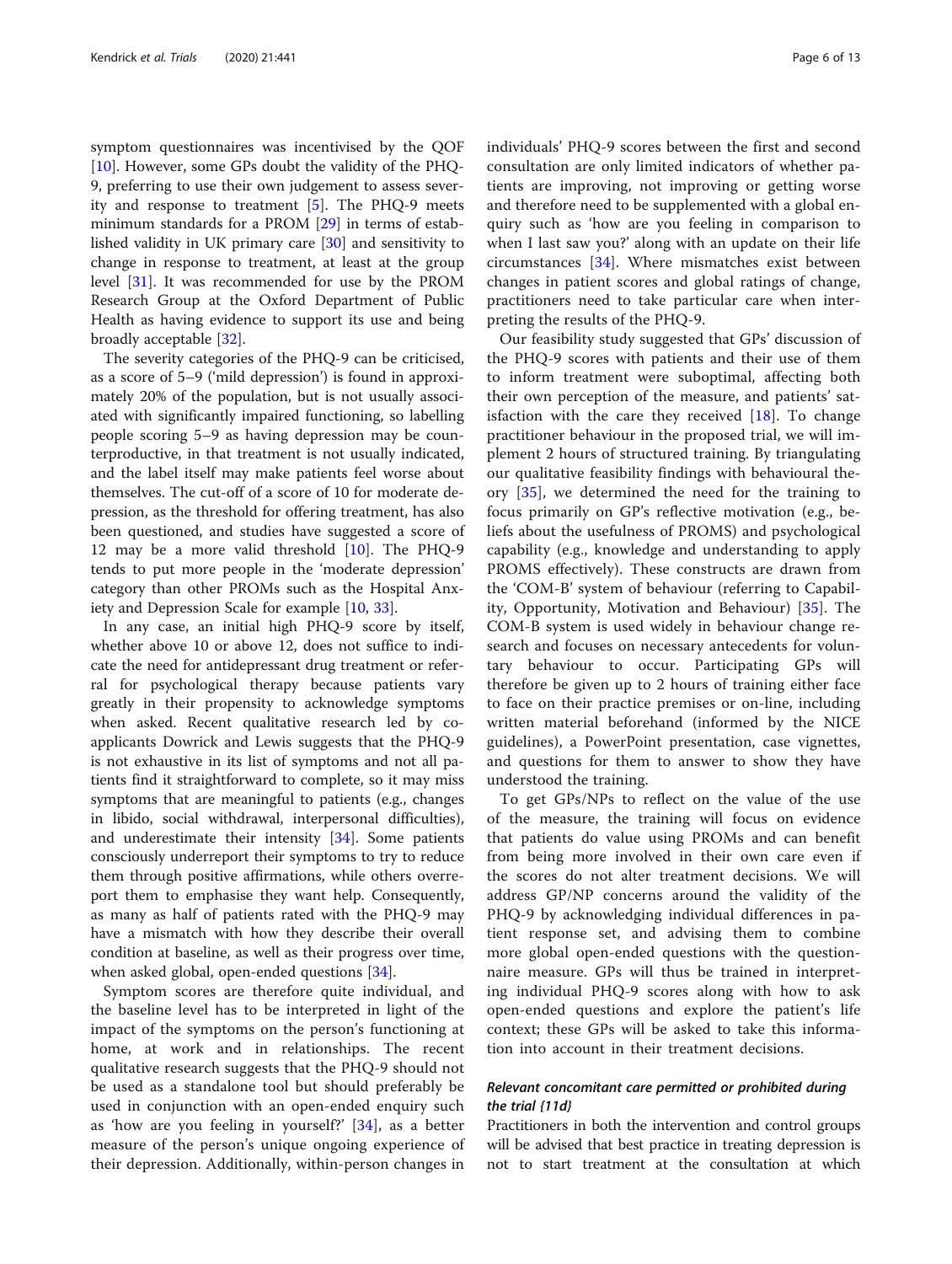symptoms of a new episode are presented by the patient, unless they think it is absolutely indicated in their clinical judgment. This is because a significant proportion of patients will improve without treatment within 2–3 weeks, having had their problems acknowledged and having received general advice about the nature and course of depression. We are interested in this study with the use of the PHQ-9 when deciding on initial treatment, as well as follow-up monitoring, so we prefer treatment not be started before the baseline assessment in both groups and before the first PHQ-9 questionnaire has been administered by the researcher in the intervention group. In the feasibility study, this baseline assessment was carried out on average 10 days (range 1–38 days) from receiving the patient's reply slip, so completion of this baseline assessment within 2 weeks of the patient's first presentation should be possible in most cases.

However, patients recruited either opportunistically or via the weekly searches possibly will have been started on treatment at the consultation, when they first presented with a new episode, if treatment cannot be postponed in the judgement of the treating practitioner. We will record whether treatment has already started at the baseline assessment.

#### Provisions for post-trial care {30}

No harm or compensation is anticipated for trial participation.

#### Outcomes {12}

The primary outcome is the symptom score on the Beck Depression Inventory second edition BDI-II [\[36](#page-12-0)] for the current level of depression at the 12-week follow-up. Secondary outcomes are the BDI-II score at 26 weeks, anxiety on the GAD-7 measure of generalised anxiety disorder [[37](#page-12-0)], and scores at both 12 and 26 weeks on the Work & Social Adjustment Scale [[38](#page-12-0)] for social functioning, the EuroQol 5-item 5-level (EQ-5D) questionnaire for quality of life [[39\]](#page-12-0) and the number and amounts of drug treatments and referrals for depression over the 26 weeks of total follow-up, as determined using a modified version of the Client Service Receipt Inventory [[40](#page-12-0)] to calculate NHS costs. In addition, a modified version of the Medical Informant Satisfaction Scale MISS [[41](#page-12-0)] will be administered at 26 weeks to measure patient satisfaction over the follow-up period.

The Beck Depression Inventory, second edition BDI-II is a 21-item self-report instrument that uses DSM-IV criteria [[36](#page-12-0)]. It has been established as a valid and reliable instrument for depression screening in the general population [\[36](#page-12-0), [42\]](#page-12-0) and is widely used in depression trials. It takes approximately 5 minutes to complete. Each item is scored from 0 to 3, and a total score of 0–13 is

considered minimal range, 14–19 is mild, 20–28 is moderate, and 29–63 is severe.

The Work and Social Adjustment Scale (WASA) assesses problems in functioning with work, home management, social leisure activities, private leisure activities and family and relationships, all on 0 to 8 scales [[38\]](#page-12-0). It has been shown to be a sensitive, reliable and valid measure of impaired functioning and is used routinely in IAPT psychological therapy settings as well as in research studies in a variety of settings.

The EuroQol-5D (EQ-5D)-5 L measure of health-related quality of life [\[39\]](#page-12-0) is the measure favoured by NICE in determining cost-effectiveness when developing its clinical guidelines. The EQ-5D includes five dimensions: mobility, self-care, usual activities, pain/discomfort, and anxiety/depression, each scored on five levels. Health states are converted into a single summary index by applying weights to each level in each dimension derived from the valuation of EQ-5D health states in adult general population samples [[43](#page-12-0)]. The EQ-5D measure of patient utility will be used to determine changes in quality adjusted life years (QALYs) for the health economics evaluation.

Costs will be calculated from responses to the Client Service Receipt Inventory CSRI [[40](#page-12-0)], modified specifically for the study. A review of participating patients' digital medical records will also be carried out by practice staff after the 26-week follow-up, to augment questionnaire measurement of health and social service resource use using the modified CSRI.

The 29-item 'Medical Interview Satisfaction Scale' (MISS-29) was developed in the USA to assess patient satisfaction with individual doctor-patient consultations and has been shown to be valid and reliable in UK pri-mary care [[41](#page-12-0)]. We will adapt it to rate patient satisfaction at the 26-week follow-up, asking patients to look back over their consultations with GPs/NPs over the entire 26-week period.





#### Sample size {14}

We need a sample large enough to detect a difference between arms at follow-up of the minimal clinically important score (MCID) on the primary outcome: the Beck Depression Inventory 2nd edition (BDI-II).

Button et al. [\[44](#page-12-0)] used data collected from three randomised controlled trials ( $n = 1039$ ) for the management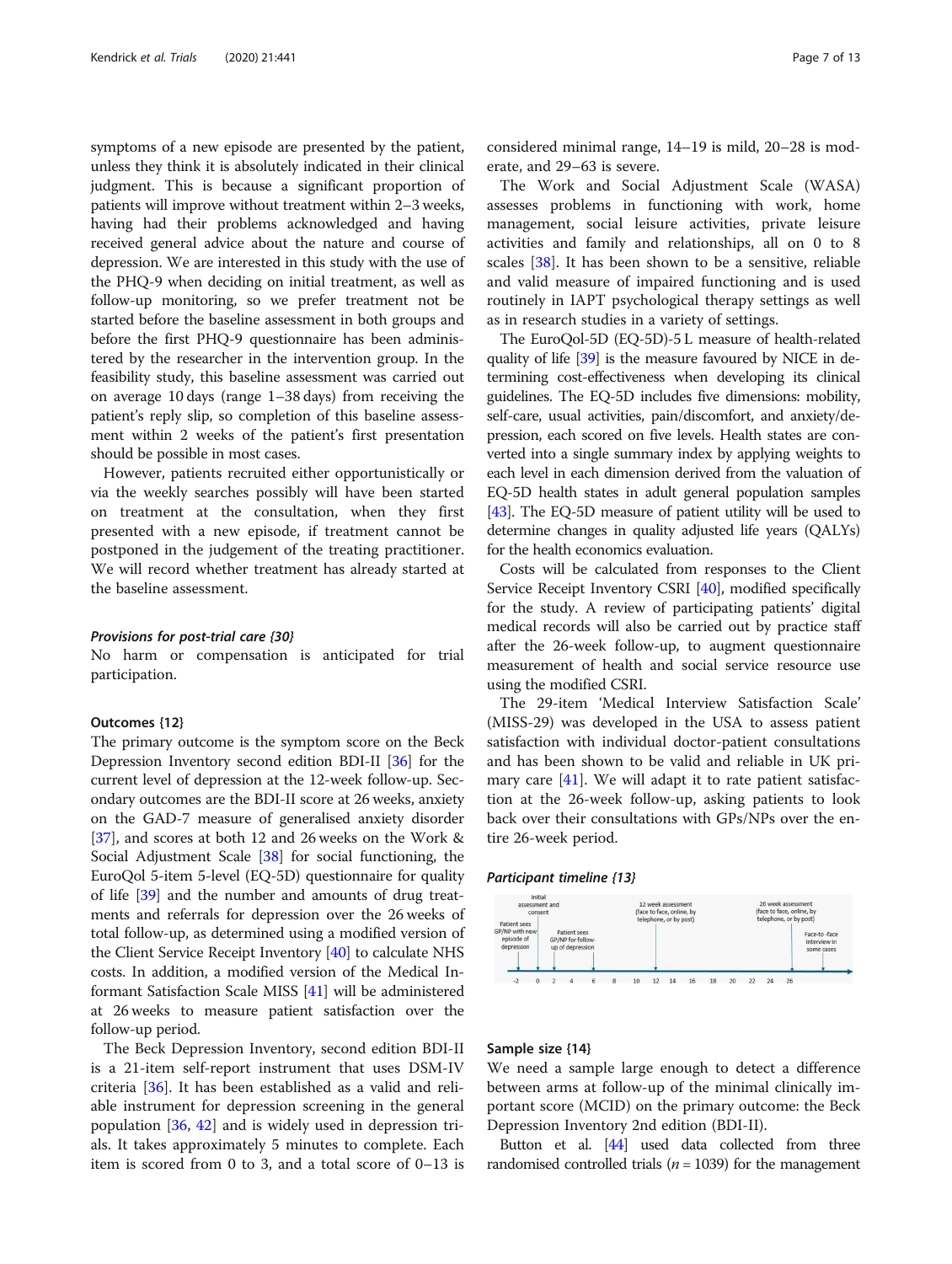of depression and compared improvement on a 'global rating of change' question with changes in BDI-II scores. They used general linear modelling to explore baseline dependency, assessing whether MCID is best measured in absolute terms (i.e., difference) or as percentage reduction in scores from baseline (i.e., ratio). The modelling indicated that MCID is best measured on a ratio scale as a percentage reduction of score, and an MCID of a 17.5% reduction from baseline was identified from receiver operator characteristics analyses as the optimal threshold above which individuals reported feeling 'better' [\[44\]](#page-12-0).

In the PROMDEP feasibility trial, we found the mean BDI-II score at baseline was 24.0, and the standard deviation (SD) was  $10.0$  [\[18\]](#page-11-0). At the 12-week follow-up, based on the results of the feasibility study, we anticipate a mean of 14.0 in the intervention group and 17.0 in the control group. This gives a mean difference of 3.0 on the BDI-II, which is an effect size of 0.3 SDs and agrees with the findings of Knaup et al's systematic review for the expected effects of combined practitioner and patient feedback of PROMs [\[16](#page-11-0)]. The difference of 3.0 points is 17.6% of the control group's score of 17.0 at 12 weeks, and therefore, this score is just above the MCID for the BDI-II [[44\]](#page-12-0). The anticipated potential benefit would therefore be small but clinically significant.

We aim to recruit a mean of six patients per practice. We assume an intra-cluster correlation coefficient (ICC) of 0.03 (from the feasibility study). At the level of 5% significance, to have 90% power to detect a difference between 14.0 and 17.0 on the BDI-II we need 235 patients analysed per group. Given a cluster size of six, the cluster design effect will be 1.15, meaning we need 270 per group. We assume a 20% loss to follow-up at 12 weeks, so the total sample size needed will be  $270 \times 2/0.8$ , which is a total of 676 patients recruited from 113 practices across the three recruitment centres (around Southampton, UCL and Liverpool).

#### Recruitment {15}

Method 1 Where possible, patients who are seen with a new episode of depressive symptoms or disorder will be recruited opportunistically during consultations by participating GPs and NPs in both arms of the study. Patients identified through this method will be given the information sheet by hand, along with a reply slip and a Freepost envelope, and will be asked to contact the study team if they wish to take part.

Method 2 Method 1 may be subject to selection bias by the GP/NP; therefore, to guard against this, we will identify all patients presenting with a new episode of depressive symptoms or disorder through weekly searches of practice medical records databases to find patients who were not selected for approach by the GP/NP. In the feasibility trial, both methods were used and 79% of patients were recruited in consultations opportunistically, and 21% through the weekly database searches, but the method used varied by practice, and some practices recruited the majority of patients through the weekly searches.

Our experience gained while recruiting people with depression for previous studies has shown that approximately 120 Read codes are used by GP/NPs, including diagnostic codes (e.g., major depressive disorder) and symptom codes (e.g., low mood). Practices will use the full list for searching their databases weekly. Patients identified through this method will be mailed an information sheet about the study by the practice and asked to contact the study team if they wish to take part, or to decline, using a reply slip and a Freepost envelope. If they do not respond, the research team will have no knowledge of them, maintaining patient confidentiality.

# Assignment of interventions: allocation

#### Sequence generation {16a}

Randomisation will be by computerised sequence generation, and minimisation with a random element using three factors to avoid imbalance between the two arms: practice size (large vs small), location (urban/ suburban vs rural), and centre (Southampton vs Liverpool vs UCL).

#### Concealment mechanism {16b}

Randomisation is being carried out by the NIHR Clinical Trials Unit (CTU), Southampton, remote from the research teams recruiting the practices. Notification of allocation is by researcher telephone call to the Unit.

#### Implementation {16c}

The allocation sequence is generated by the CTU, the research teams enrol the participant practices, and the CTU assigns participant practices to the intervention or control arms.

#### Assignment of interventions: blinding Who will be blinded {17a}

Blinding of both patients and practitioners in the intervention arm is impossible given the nature of the intervention. Self-report outcome measures are therefore being used to prevent observer rating bias by research team members aware of the patient's assigned trial arm. The statisticians and health economists analysing the data are being kept blind to the allocation.

#### Procedure for unblinding if needed {17b}

The statisticians and health economists analysing the data will be unblinded to allocation only after all the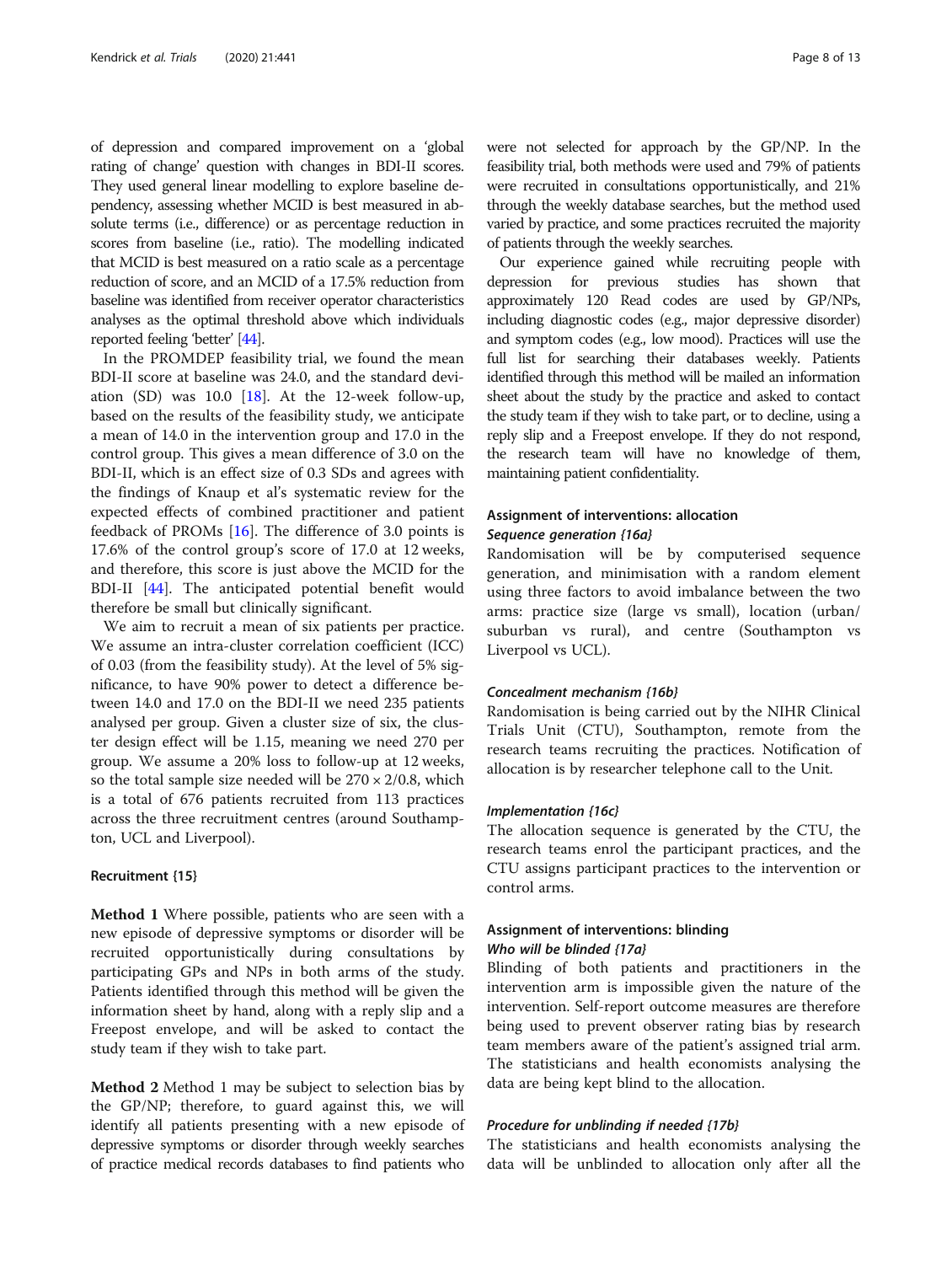data have been collected, entered into the database and cleaned.

#### Data collection and management

#### Plans for assessment and collection of outcomes {18a}

Data collection will be through face-to-face meetings, but on-line, postal or telephone follow-up will be offered if the researcher is unable to arrange to meet patients face-to-face. Baseline and follow-up assessments will take place either at the patient's general practice or at their home if they prefer.

Research staff will enter participant data onto study laptop computers and upload them to the study database on return to the University. Study administrative staff will check the data for missing or anomalous values. Data queries will be raised with the recruiting site by the research team.

Qualitative interviews also will be carried out with 15–20 practitioners and 15–20 patients in each arm (total 30–40 of each) to explore their reflections on the conduct of the trial and the potential for implementing the use of PROMs in practice, using NPT as a framework for the initial interview schedules and qualitative analyses. Practitioner/ patient dyads will be interviewed as soon as possible after patient assessments at follow-up consultations to explore patient and practitioner recall of interactions within the consultation and to identify variations in the use of PROMs and in usual practitioner care.

#### Plans to promote participant retention and complete follow-up {18b}

Participants will receive a £10 high street shopping voucher at both the 12- and 26-week follow-ups to thank them for their participation in the study. Participants will also receive a £10 high street shopping voucher for taking part in a qualitative interview.

Three attempts will be made to arrange to assess patients face-to-face, by post, or on-line within 4 weeks of the assessment becoming due. Following this further attempts to obtain at least the primary outcome (BDI-II score) and quality of life measure (EQ-5D) over the telephone will be made, if the participant is unable to complete assessment instruments face to face, by post, or on-line.

Patient and practitioner participants will be free to withdraw consent at any time without providing a reason. When withdrawn, patient participants will continue to receive standard clinical care from their practitioner. Follow-up data will continue to be collected (unless the participant has specifically stated that they do not want this to happen).

#### Data management {19}

Participant data will be entered on laptop computers on site and then transferred to electronic databases and stored at the University of Southampton. Data stored will be checked for missing or unusual values (range checks) and checked for consistency within participants over time. Any suspect data will be returned to the researcher or practice in the form of data queries. The CI will be responsible for ensuring the accuracy, completeness and timeliness of the data entered.

#### Confidentiality {27}

Participant data will be pseudo-anonymised by assigning each participant a participant identifier code which will be used to identify the participant during the study and for any participant-specific clarification between the University of Southampton as Sponsor, and the participating general practices.

The Informed Consent Form will specify the participant data to be collected, how it will be managed, and how it might be shared, including the handling of all Patient Identifiable Data (PID) and sensitive PID in adherence to relevant data protection law. Only trained personnel with specific roles assigned will be granted access to the electronic patient data.

Data will be retained at the University of Southampton in accordance with the General Data Protection Regulation (2018). The participants' medical records and other relevant data may also be reviewed by appropriate qualified personnel independent from the trial team, appointed to audit the study, including representatives of the Competent Authority. Details will remain confidential and participants' names will not be recorded outside the University.

#### Plans for collection, laboratory evaluation and storage of biological specimens for genetic or molecular analysis in this trial/future use {33}

No biological specimens will be collected.

#### Statistical methods

#### Statistical methods for primary and secondary outcomes {20a}

A full and detailed statistical analysis plan will be developed prior to the final analysis of the study. The main features of the statistical analysis plan are as follows:

The primary outcome, that is, the differences at 12 weeks between intervention and controls in depression as measured by the BDI-II, will be analysed using a linear mixed model, adjusting for socio-demographics, baseline depression, anxiety, and clustering, including practice as a random effect. The model will use all the observed data and makes the assumption that missing BDI-II scores are missing completely at random.

Analysis of secondary outcomes, BDI-II at 26 weeks, social functioning, patient satisfaction and quality of life score, will also be conducted using linear regression for continuous outcomes and logistic regression for dichotomous outcomes, again adjusting for socio-demographics,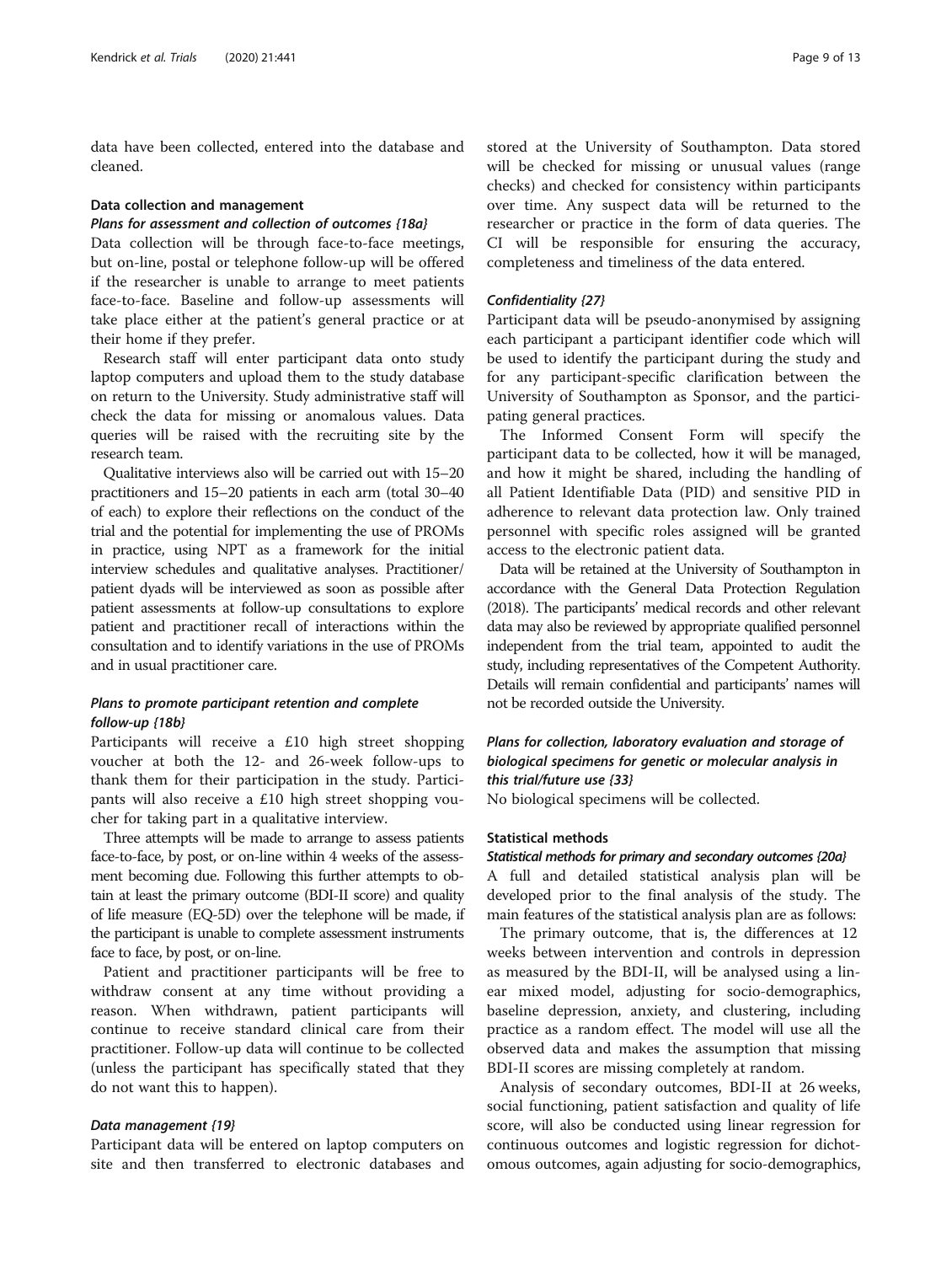baseline depression, anxiety, and clustering, including practice as a random effect.

A health economic evaluation will be undertaken from a National Health Service and Personal Social Service perspective, with a sensitivity analysis from a societal perspective. The outcome will be expressed as incremental cost per point improvement in the BDI-II clinical outcome, and incremental cost per quality adjusted life year (QALY) gained (cost utility analysis). All items will be costed using appropriate data (e.g., PSSRU NHS and social care reference costs [\[45\]](#page-12-0)), with informal care costed at minimum wage level. The primary analysis will be at 26 weeks. Personal costs will include patient and carer time off work, personal expenses and travel.

A generalised linear mix model will be used to estimate the differences in costs and QALYs (using the EQ-5D to calculate patient utilities), adjusting for baseline characteristics including depression history, quality of life and sociodemographic factors. Where appropriate, we will estimate incremental cost-effectiveness ratios (ICERs). We will estimate mean values and 95% percentiles using non-parametric bootstrapping, and use these to produce cost-effectiveness acceptability curves (CEACs). Major assumptions in the costing and QALYs analysis will be tested through sensitivity analyses. Modelling of the likely benefit, if any, of using PROMs in practice will include making assumptions about the extra time which would have to be taken for GPs/NPs to administer the initial PROM (rather than the researcher) in the non-trial situation, together with any payments that might have to be made to practices, e.g., through the QOF, to incentivise the use of PROMs.

#### Interim analyses {21b}

No interim analyses are planned. Full details of the analyses to be undertaken will be set out in a statistical analysis plan, to be approved by the independent trial steering committee (TSC).

#### Methods for additional analyses (e.g., subgroup analyses) {20b}

No subgroup analyses are planned. Any post-hoc analyses will be exploratory only.

A qualitative process evaluation will also be conducted. Process evaluation is an important tool for understanding both the dynamics and the outcomes of clinical trials, and Normalization Process Theory NPT [[26\]](#page-11-0) is a conceptual toolkit developed for this purpose [[46\]](#page-12-0). NPT focuses on understanding the mechanisms that promote and the factors that inhibit, sense-making, participation, action and monitoring by participants in implementation processes.

The objectives of the process evaluation in the trial are to identify, characterise and explain the perspectives of patient and practitioner participants on the conduct of the trial and to construct a taxonomy of factors affecting both the conduct of the trial and the potential for normalisation of the use of PROMs in everyday practice, outside of the trial situation. The analysis will enable the construction of an implementation framework of barriers and facilitators (patient and health system factors) that need to be taken into account in the use of PROMs in primary care practice.

The qualitative interviews will be transcribed and emerging themes identified through inductive analysis using the constant comparative method [\[47\]](#page-12-0). We will draw on insights from the wide range of studies that have employed NPT, giving a basic structure to the topic guide to be written in advance of the interviews. However, we will also work prospectively and inductively to ensure that we identify, characterise and understand (i) disconfirming evidence and deviant cases, and (ii) processes that are not accounted for within NPT.

#### Methods in analysis to handle protocol non-adherence and any statistical methods to handle missing data {20c}

We will examine the structure and pattern of missing data and, if appropriate, will present a sensitivity analysis based on data imputed using a multiple imputation model. Data will be analysed on an intention-to-treat basis.

#### Plans to give access to the full protocol, participant leveldata and statistical code {31c}

No plans have been made to share data publicly at present. The trial dissemination group, whose purpose is to oversee the planned outputs from the trial and agree on data sharing arrangements, comprises the CI Tony Kendrick (TK) in Southampton and one co-applicant from each of the other two centres—Liverpool (Chris Dowrick (CD)) and London (Glyn Lewis (GLew)).

#### Oversight and monitoring

#### Composition of the coordinating centre and trial steering committee {5d}

TK, CD and GLew lead weekly local study team meetings at Southampton, Liverpool and UCL, respectively, and the overall PROMDEP Trial Management Group (TMG) meets every month by teleconferencing to review progress and give advice on the conduct and management of the study. The TMG includes representatives with expertise in general practice, psychiatry, psychology, sociology, statistics and health economics and is supported by two Patient and Public Involvement (PPI) contributors and CTU staff involved in the day-to-day running of the trial. An independent Trial Steering Committee (TSC) has been set up to oversee trial conduct, consisting of an academic psychologist (chair), academic psychiatrist, statistician, health economist and patient representative.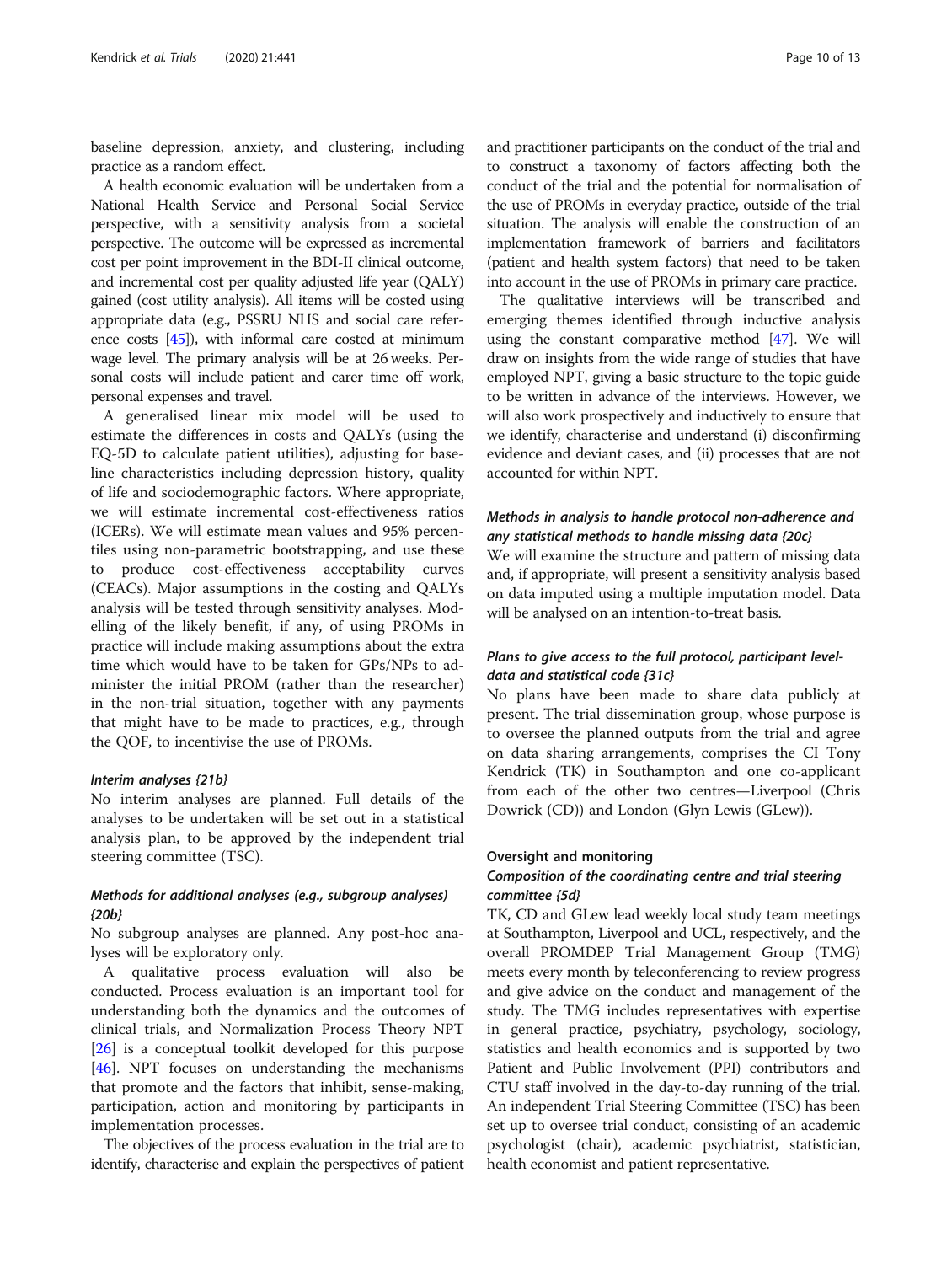#### Composition of the data monitoring committee, its role and reporting structure {21a}

An Independent Data Monitoring Committee (IDMC) has also been set up, consisting of an academic general practitioner (chair), statistician and academic psychologist. Although no pre-specified stopping rules have been established, the IDMC will review outcome and safety data regularly during the trial to advise the TSC on continuation of the trial.

#### Adverse event reporting and harms {22}

Any adverse events reported by patients or practitioners will be brought to the attention of the Trial Coordinator and Chief Investigator (CI) or in the absence of the CI, one of the Principal Investigators (PIs). The CI or PI will decide whether or not to inform Sponsor or the Research Ethics Committee (REC), TSC or IDMC. The report will include the event, when the information was reported, assessment of seriousness and likely relationship to participation in the trial. All serious adverse events (SAEs) will be reported to the Chief Investigator and the Trial Coordinator within 24 h of the local site becoming aware of the event. We will record the nature of the event, date of onset, severity, corrective therapies given, outcome, causality (i.e., unrelated, unlikely, possible, probably, definitely) and expectedness. The Chief Investigator will assign the causality and expectedness of the event and the term should be in accordance with the latest version of MedDRA and grades given in accordance with the NCI CTCAE v4.03. Additional information will be provided as soon as possible if the event has not resolved at the time of reporting.

The Chief Investigator or Programme Manager will notify the REC of related and unexpected SAEs occurring during the study according to the following timelines: fatal and life-threatening within 7 days of notification and nonlife threatening within 15 days. Adverse events will also be reported to the IDMC, who will advise the TSC about continuation and whether interim analyses are needed. The TSC will work with the IDMC and be kept informed by the CI, PI, or Trial Coordinator. If an extension is requested, the TSC will be responsible for looking into the details as to why this is needed and to give an opinion that will inform the funder (NIHR) and the sponsor (University of Southampton).

#### Frequency and plans for auditing trial conduct {23}

No specific audits are planned. However, participant trial records, medical records and other relevant data may be reviewed by appropriate qualified personnel, including representatives of the Health Research Authority, who are independent from the trial team and appointed to audit the study. Details will remain confidential, and participants' names will not be recorded outside the University.

#### Plans for communicating important protocol amendments to relevant parties (e.g., trial participants, ethical committees) {25}

Proposed important protocol modifications (e.g., changes to eligibility criteria, outcomes and analyses) will be discussed with the co-investigators before seeking approval from the Health Research Authority and REC, and subsequently, these modifications will be communicated to the trial registry and to any journals where publication is underway).

#### Dissemination plans {31a}

The results will be disseminated to participating practices in summary form as well as to academic audiences via publication in peer-reviewed journals and general practice trade publications. We also will publicise our findings through existing primary care networks and patient groups. Summary trial results will be available on the websites of the participating Universities.

#### **Discussion**

If PROMs are helpful in improving patient outcomes for depression even to a small extent, then they are likely to be good value for money, given their low cost. The benefits could be considerable, given that depression is common, disabling and costly.

#### Trial status

This paper is based on Version 1.4 of the protocol, dated 4 January 2019 and approved by the REC and HRA on 30 January 2019. Recruitment began on 1 December 2018, and the approximate date when recruitment will be completed is 31 January 2021. The end of the study is defined as the date of the last follow-up visit of the last patient (expected to occur 6 months after the last patient is recruited).

#### Abbreviations

BDI-II: Beck Depression Inventory, 2nd edition; CEAC: Cost-effectiveness acceptability curve; CMHD: Common mental health disorder; COM-B: Capability, Opportunity and Motivation Model of Behaviour; CSRI: Client Service Receipt Inventory; CTU: Clinical trials unit; EQ-5D-5 L: EuroQol 5- Dimension, 5-Level Quality of Life Measure; GP: General practitioner; HTA: Health Technology Assessment; HRA: health research authority; ICER: Incremental Cost-effectiveness Ratio; IDMC: Independent data monitoring committee; MCID: Minimal clinically important difference; MISS: Medical Informant Satisfaction Scale; NICE: National Institute for Health and Care Excellence; NIHR: National Institute for Health Research; NP: Nurse practitioner; QALY: Quality-adjusted life year; QOF: Quality and Outcomes Framework; PHQ-9: Patient Health Questionnaire, 9-item version; PID: Patient identifiable data; PROM: Patient-reported Outcome Measure; PSYCHLOPS: Psychological Outcomes Profile Scale; REC: Research ethics committee; TSC: Trial steering committee; UCL: University College London; WSAS: Work and Social Adjustment Scale

#### Acknowledgements

Prof. Bernd Löwe of University Medical Centre Hamburg, Eppendorf, Hamburg, Germany, provided advice on the use of the traffic light and infographic patient information for different levels of depression severity on the PHQ-9 PROM, derived from his DEPSCREEN-INFO study of depression screening with patient-targeted feedback in cardiology [\[28](#page-12-0)].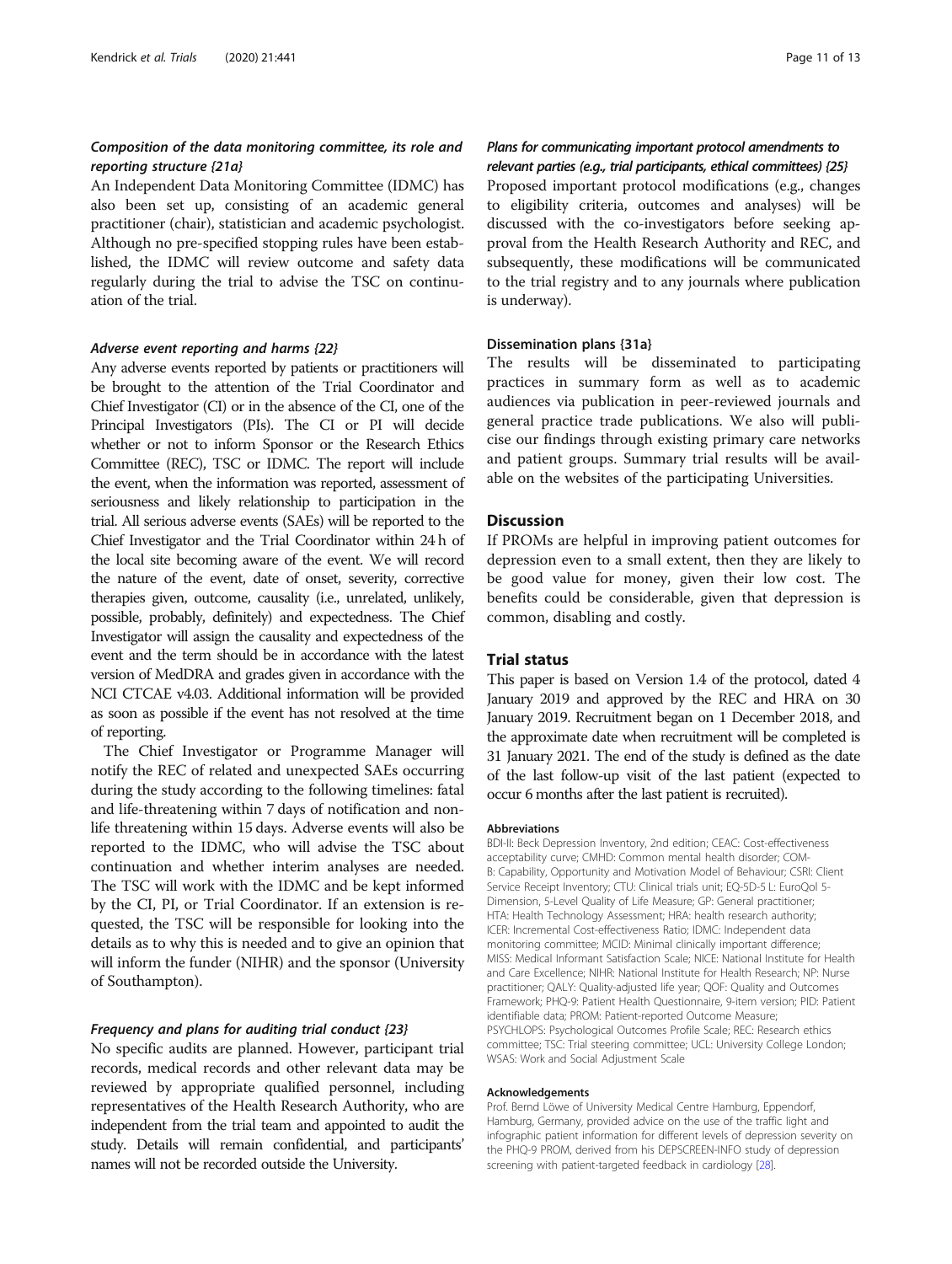#### <span id="page-11-0"></span>Authors' contributions {31b}

All the authors contributed to the original proposal and securing funding for the trial. As Chief Investigator, TK had overall responsibility for writing the detailed protocol and for management of the study and Southampton site. Co-investigators CD and GLew had responsibility for the Liverpool and London sites, respectively. BS led the development of the statistical analysis plan, and GLY, the health economics analysis plan. No intention exists to employ professional writers. All authors read and contributed to the final manuscript.

#### Funding {4}

Funded by the National Institute for Health Research. The funder has had no role in the study design; collection, management, analysis, and interpretation of data; writing of the report; or the decision to submit the report for publication.

#### Availability of data and materials {29}

The anonymised quantitative datasets (but not the qualitative interview data) generated during the current study will be available upon request from Prof. Tony Kendrick [\(ark1@soton.ac.uk](mailto:ark1@soton.ac.uk)) beginning in 31 October 2022, depending on the types of analyses planned and submission of a peer-reviewed, funded, and ethically approved proposal.

#### Ethics approval and consent to participate {24}

The study was initially approved across all participating sites by the West of Scotland NHS Research Ethics Committee on 21 September 2018, reference number 18/WS/0144, and by the Health Research Authority (HRA). Additional recruiting sites were approved by the HRA on 5 March 2019. All participants provided written informed consent, after being given at least 24 h to consider participation.

#### Consent for publication {32}

The participant information sheet and consent form are available from the corresponding author on request.

#### Competing interests {28}

The authors declare that they have no competing interests.

#### Author details

<sup>1</sup> Primary Care, Population Sciences, and Medical Education, University of Southampton, Aldermoor Health Centre, Southampton SO16 5ST, UK. <sup>2</sup> Department of Health Sciences, University of Leicester, George Davies Centre, University Road Leicester, Leicester LE1 7RH, UK. <sup>3</sup>Division of Psychiatry, Faculty of Brain Sciences, University College London, 6th Floor, Maple House, 149 Tottenham Court Rd, London W1T 7NF, UK. <sup>4</sup>Southampton Clinical Trials Unit, University of Southampton, Southampton General Hospital, Tremona Road, Southampton SO16 6YD, UK. <sup>5</sup>Department of Health Services Research and Policy, Faculty of Public Health and Policy, London School of Hygiene and Tropical Medicine, 15-17 Tavistock Place, London WC1H 9SH, UK. <sup>6</sup>Institute of Psychology Health and Society, University of Liverpool, Liverpool L69 3GL, UK.

#### Received: 10 March 2020 Accepted: 24 April 2020 Published online: 29 May 2020

#### References

- Jorm AF, Patten SB, Brugha TS, Mojtabai R. Has increased provision of treatment reduced the prevalence of common mental disorders? Review of the evidence from four countries. World Psychiatry. 2017. [https://doi.org/10.](https://doi.org/10.1002/wps.20388) [1002/wps.20388.](https://doi.org/10.1002/wps.20388)
- 2. NICE (National Institute for Health and Care Excellence). Depression. The treatment and management of depression in adults. CG90. Draft 2017 update published for consultation at: [https://www.nice.org.uk/guidance/](https://www.nice.org.uk/guidance/indevelopment/gid-cgwave0725) [indevelopment/gid-cgwave0725](https://www.nice.org.uk/guidance/indevelopment/gid-cgwave0725). Accessed 22 April 2020.
- Kendrick T, King F, Albertella L, Smith PW. GP treatment decisions for patients with depression: an observational study. Br J Gen Pract. 2005;55:280–6.
- 4. Mitchell AJ, Vaze A, Rao S. Clinical diagnosis of depression in primary care: a meta-analysis. Lancet. 2009;374(9690):609–19. [https://doi.org/10.1016/S0140-](https://doi.org/10.1016/S0140-6736(09)60879-5) [6736\(09\)60879-5](https://doi.org/10.1016/S0140-6736(09)60879-5).
- 5. Dowrick C, Leydon GM, McBride A, et al. Patients' and doctors' views on depression severity questionnaires incentivised in UK quality and outcomes framework: qualitative study. BMJ. 2009;338(7697):1–9.
- Kendrick T, El-Gohary M, Stuart B, et al. Routine use of patient reported outcome measures (PROMs) for improving treatment of common mental health disorders in adults. Cochrane Database Syst Rev. 2016;7:CD011119. [https://doi.org/10.1002/14651858.CD011119.pub2.](https://doi.org/10.1002/14651858.CD011119.pub2)
- 7. McManus S, Bebbington P, Jenkins R, Brugha T, editors. Mental health and wellbeing in England: adult psychiatric morbidity survey 2014. Leeds: NHS Digital: 2016.
- 8. McCrone P, Dhanasiri S, Patel A, Knapp M. Paying the price: the cost of mental health care in England to 2026. London: King's Fund; 2008.
- 9. Black N. Patient reported outcome measures could help transform healthcare. BMJ. 2013;346:f167. [https://doi.org/10.1136/bmj.f167.](https://doi.org/10.1136/bmj.f167)
- 10. Kendrick T, Dowrick C, McBride A, et al. Management of depression in UK general practice in relation to scores on depression severity questionnaires: analysis of medical record data. BMJ. 2009;338:b750.
- 11. Moore M, Ali S, Stuart B, et al. Depression management in primary care: an observational study of management changes related to PHQ-9 score for depression monitoring. Br J Gen Pract. 2012. [https://doi.org/10.3399/Br J](https://doi.org/10.3399/Br J Gen Pract12X649151) [Gen Pract12X649151.](https://doi.org/10.3399/Br J Gen Pract12X649151)
- 12. Shaw EJ, Sutcliffe D, Lacey T, Stokes T. Assessing depression severity using the UK Quality and Outcomes Framework depression indicators: a systematic review. Br J Gen Pract. 2013. [https://doi.org/10.3399/ Br J Gen](https://doi.org/10.3399/ Br J Gen Pract13X667169) [Pract13X667169.](https://doi.org/10.3399/ Br J Gen Pract13X667169)
- 13. Kendrick T, Stuart B, Newell C, et al. Did NICE guidelines and the quality outcomes framework change GP antidepressant prescribing in England? Observational study with time trend analyses 2003-2013. J Affective Dis. 2015;186:171–7. <https://doi.org/10.1016/j.jad.2015.06.052>.
- 14. Delgadillo J, Overend K, Lucock M, et al. Improving the efficiency of psychological treatment using outcome feedback technology. Behav Res Ther. 2017;99:89–97. <https://doi.org/10.1016/j.brat.2017.09.011>.
- 15. Health & Social Care Information Centre. Psychological therapies, annual report on the use of IAPT services: England– 2013/14. [http://www.hscic.gov.](http://www.hscic.gov.uk/catalogue/PUB14899) [uk/catalogue/PUB14899](http://www.hscic.gov.uk/catalogue/PUB14899) Accessed 22 April 2020.
- 16. Knaup C, Koesters M, Schoefer D, Becker T, Puschner B. Effect of feedback of treatment outcome in specialist mental healthcare: meta-analysis. Br J Psychiatry. 2009;195:15–22. <https://doi.org/10.1192/bjp.bp.108.053967>.
- 17. Shimokawa K, Lambert MJ, Smart DW. Enhancing treatment outcome of patients at risk of treatment failure: Meta-analytic and mega-analytic review of a psychotherapy quality assurance system. J Consult Clin Psychol. 2010; 78:298–311. <https://doi.org/10.1037/a0019247>.
- 18. Kendrick T, Stuart B, Leydon GM, et al. Patient-reported outcome measures for monitoring primary care patients with depression: PROMDEP feasibility randomised trial. BMJ Open. 2017;7(3):1–11. [e015266]. [https://doi.org/10.](https://doi.org/10.1136/bmjopen-2016-015266) [1136/bmjopen-2016-015266](https://doi.org/10.1136/bmjopen-2016-015266).
- 19. Kroenke K, Spitzer RL, Williams JB. The PHQ-9: validity of a brief depression measure. J Gen Intern Med. 2001;16:606–13.
- 20. Roth AJ, Kornblith AB, Batel-Copel L, Peabody E, Scher HI, Holland JC. Rapid screening for psychologic distress in men with prostate carcinoma: a pilot study. Cancer. 1998;82:1904–8.
- 21. Ashworth M, Robinson S, Godfrey E, et al. Measuring mental health outcomes in primary care: the psychometric properties of a new patientgenerated. outcome measure, 'PSYCHLOPS' ('Psychological Outcome Profiles') Primary Care Mental Health. 2005;3(4):261–70.
- 22. Yeung AS, Jing Y, Brenneman SK, et al. Clinical Outcomes in Measurement based Treatment (COMET): a trial of depression monitoring and feedback to primary care physicians. Depress Anxiety. 2012;29(10):865–73.
- 23. Chang TE, Jing Y, Yeung AS, et al. Effect of communicating depression severity on physician prescribing patterns: findings from the Clinical Outcomes in Measurement-based Treatment (COMET) trial. Gen Hosp Psychiatry. 2012;34(2):105–12.
- 24. Pettersson A, Björkelund C, Petersson EL. To score or not to score: a qualitative study on GPs' views on the use of instruments for depression. Fam Pract. 2014;31:215–21. <https://doi.org/10.1093/fampra/cmt082>.
- 25. Wikberg C, Westman J, Petersson EL, et al. Use of a self-rating scale to monitor depression severity in recurrent GP consultations in primary care – does it really make a difference? A randomised controlled study. BMC Fam Pract. 2017;18:6. <https://doi.org/10.1186/s12875-016-0578-9>.
- 26. May CR. Normalization process theory. [http://www.normalizationprocess.](http://www.normalizationprocess.org/) [org/.](http://www.normalizationprocess.org/) Accessed 22 April 2020.